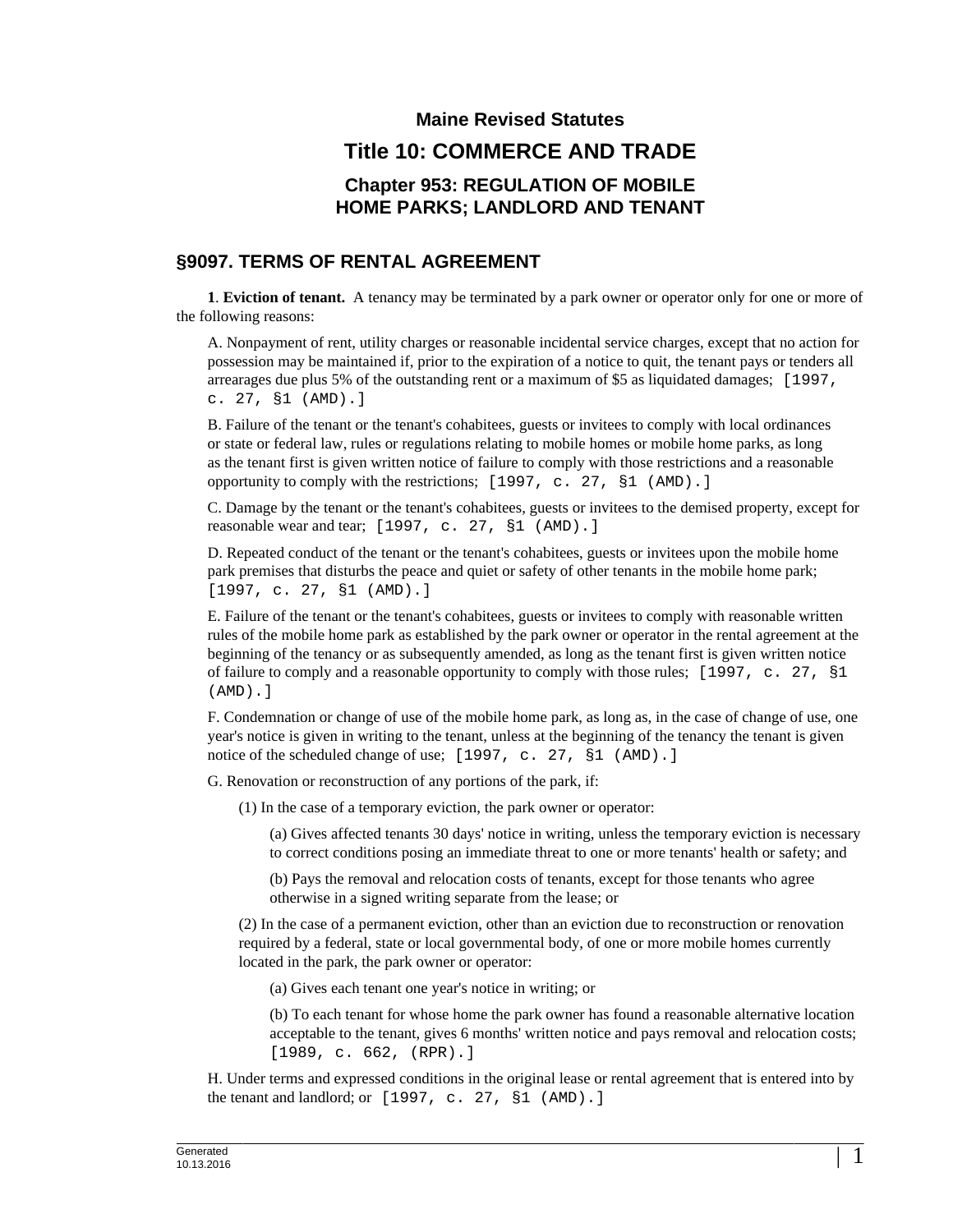I. Violation by a tenant or the tenant's cohabitees, guests or invitees of paragraph A, B or E, 3 or more times in a 12-month period, notwithstanding the fact that the tenant in each case corrected the violation after being notified of the violation by the park owner or operator. For purposes of termination under this paragraph, the tenant or the tenant's cohabitees, guests or invitees must have engaged in at least 3 separate instances of misconduct. [1997, c. 27, §1 (AMD).]

[ 1997, c. 27, §1 (AMD) .]

**1-A**. **Retaliation.** The court may not order the termination of any tenancy if the tenant proves that the eviction action is primarily in retaliation for:

A. The tenant's participation in establishing, or membership in, an organization concerned with landlordtenant relationships; or [1989, c. 650, (NEW).]

B. The tenant's assertion of any right under this chapter. [1989, c. 650, (NEW).]

 $[1989, c. 650, (NEW).]$ 

**1-B**. **Abandoned mobile home or manufactured housing.** Manufactured housing that is abandoned or unclaimed by a tenant following the tenant's eviction in accordance with this section and section 9097-B must be disposed of by a mobile home park owner or operator as follows. For purposes of this subsection, "manufactured housing" includes all housing described in section 9002, subsection 7 located in a land lease community or mobile home park.

A. After a mobile home park owner or operator obtains a judgment for forcible entry and detainer, the mobile home park owner or operator shall send written notice by first-class mail, with proof of mailing, to the last known address of the tenant with a copy to the lienholder, if known. The notice must set forth the mobile home park owner's or operator's intent to dispose of the manufactured housing. The notice must advise the tenant and lienholder, if known, that if the tenant or lienholder does not respond to the notice within 14 calendar days the mobile home park owner or operator may dispose of the property as set forth in this subsection. If the tenant or lienholder does respond to the notice, the tenant or lienholder shall take possession of the property within 21 calendar days. Subsection 2-B applies with respect to the rights and responsibilities of the lienholder. [2011, c. 127, §1 (NEW).]

B. If a tenant or lienholder claims ownership of the manufactured housing within 14 calendar days after the notice under paragraph A is sent, the tenant or lienholder shall take possession of the property within 21 calendar days of claiming ownership. If the tenant or lienholder timely claims the property but is not able to move the property within 21 days due to weather or posted road conditions, the mobile home park owner or operator shall allow the tenant or lienholder to remove the property after the 21-day period but the mobile home park owner or operator may charge for any additional costs incurred as a result of the delay. [2011, c. 127, §1 (NEW).]

C. If a tenant or lienholder does not claim ownership of the property within 14 calendar days after the notice under paragraph A is sent or fails to take possession of the property after claiming ownership pursuant to paragraph B, the mobile home park owner or operator may take one or more of the following actions:

(1) Condition the release of the property to the tenant or lienholder upon payment of all rental arrearages, damages, costs of legal fees and costs of storage;

(2) Sell any property for a reasonable fair market price and apply all proceeds to rental arrearages, damages, costs of storage, marketing expenses, legal fees and outstanding taxes. Any balance must be sent to the tenant's or lienholder's last known mailing address and, if returned to the sender, the balance must be forwarded to the Treasurer of State; and

(3) Dispose of any property that has no reasonable fair market value. [2011, c. 127, §1 (NEW).]

[ 2011, c. 127, §1 (NEW) .]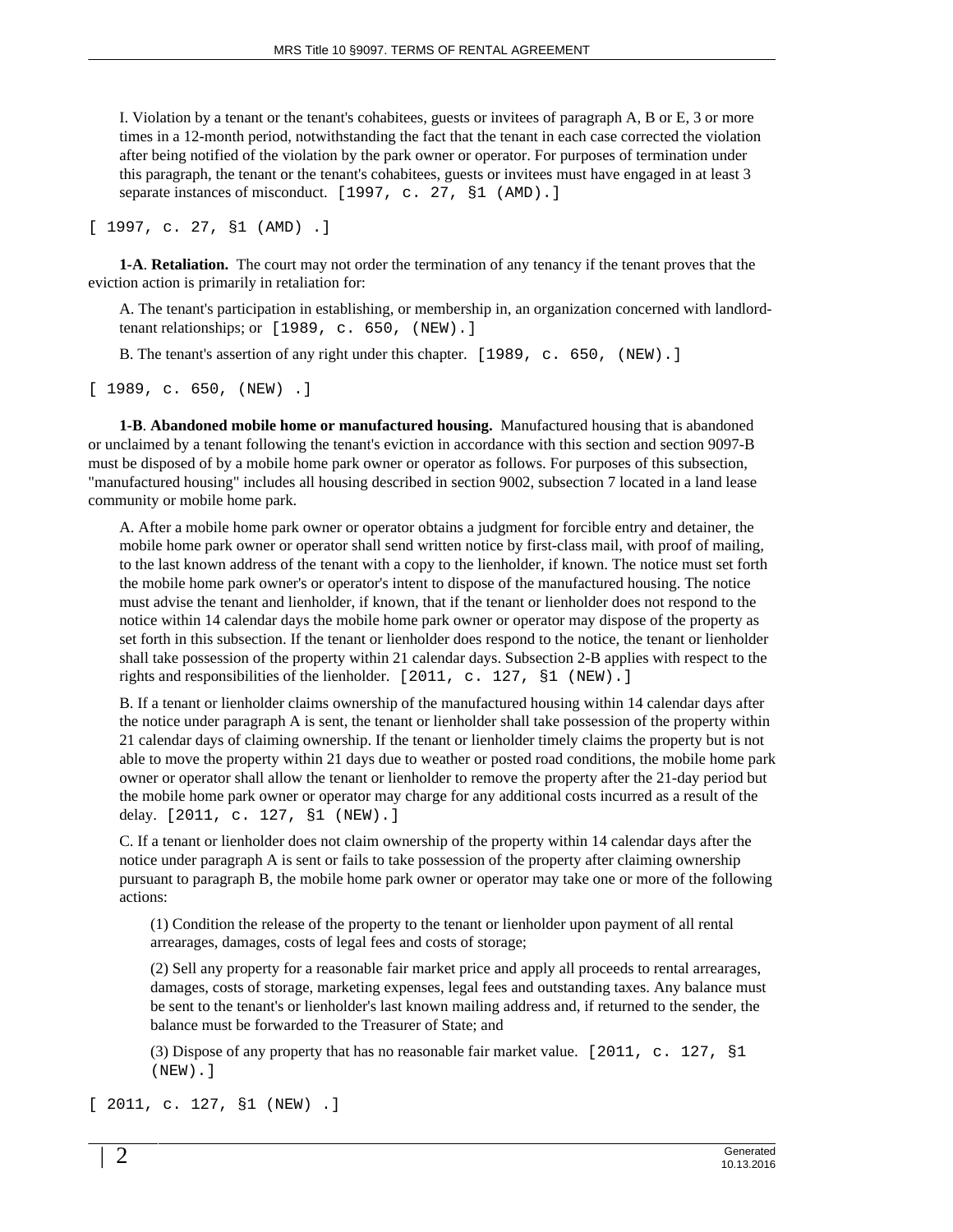**2**. **Notice.** A tenancy in a mobile home park may be terminated only by:

A. The tenant giving at least 45 days' notice of termination to the park owner; or [1987, c. 737, Pt. B, §1 (NEW); 1987, c. 737, Pt. C, §106 (NEW); 1989, c. 6, (AMD); 1989, c. 9, §2 (AMD); 1989, c. 104, Pt. C, §§8, 10 (AMD).]

B. The park owner entitled under subsection 1 to the mobile home space giving at least 45 days' notice of termination in writing to the tenant. If the landlord or the landlord's agent has made at least 3 witnessed good faith efforts made on 3 separate days to serve the tenant, service may be accomplished by both mailing the notice by first class mail to the tenant's last known address and by leaving the notice at the tenant's space in the park.

(1) In cases where the reason for eviction is nonpayment of rent, the tenancy may be terminated by 30 days' notice given in the same manner provided that the notice for eviction contains notice of the amount owed and a statement indicating that the tenant can negate the effect of the notice of termination as it applies to rent arrearage if the tenant pays the full amount of rent due before the expiration of the notice.

(2) In cases in which the reason for eviction is one listed in subsection 1, paragraph B, C, D, E, H or I, the 45 days' notice of termination must refer to relevant provisions of the lease or mobile home park rules and must state the reasons for the termination.  $[1993, c. 211, \S1 (AMD).]$ 

[ 1993, c. 211, §1 (AMD) .]

## **2-A**. **Notice to lienholders.**

[ 1999, c. 207, §2 (RP) .]

**2-B**. **Responsibilities of park operator and lienholder.** The responsibilities of the mobile home park operator and the holder of a lien on the tenant's mobile home are as follows.

A. In the event the park operator moves to evict a tenant and there is a lien on the tenant's home, if the holder of the lien has provided the park operator with a notice of the lien and the notice includes the lienholder's mailing address, then prior to evicting the tenant who resides in that mobile home, the park operator shall give notice of the eviction in writing by certified mail to the lienholder at the time the park operator serves the tenant with a notice to quit. Following receipt of this notice from the park operator, the lienholder shall:

(1) Declare, in writing and by certified mail, to the park operator that the lienholder intends to take possession of the mobile home and assume tenancy in the park. The lienholder shall pay to the park operator:

(a) Any arrearage for rent and other recurring monthly fees owed the park operator by the tenant at the time of issuance of the notice to quit;

(b) Rent and other charges that become due subsequent to issuance of the notice to quit. Rent and charges imposed pursuant to this division may not exceed 3 months of those rents and charges; and

(c) Rent and other charges that become due subsequent to the issuance of a forcible entry and detainer or, if no forcible entry and detainer is issued, following abandonment by the tenant or possession of the home by the lienholder; or

(2) Declare, in writing and by certified mail, to the park operator that the lienholder intends to take possession of the mobile home but not assume tenancy in the park. The lienholder also shall:

(a) Pay to the park operator any arrearage for rent and other recurring monthly fees owed the park operator by the tenant at the time of issuance of the notice to quit; and

(b) Remove the mobile home from the mobile home park.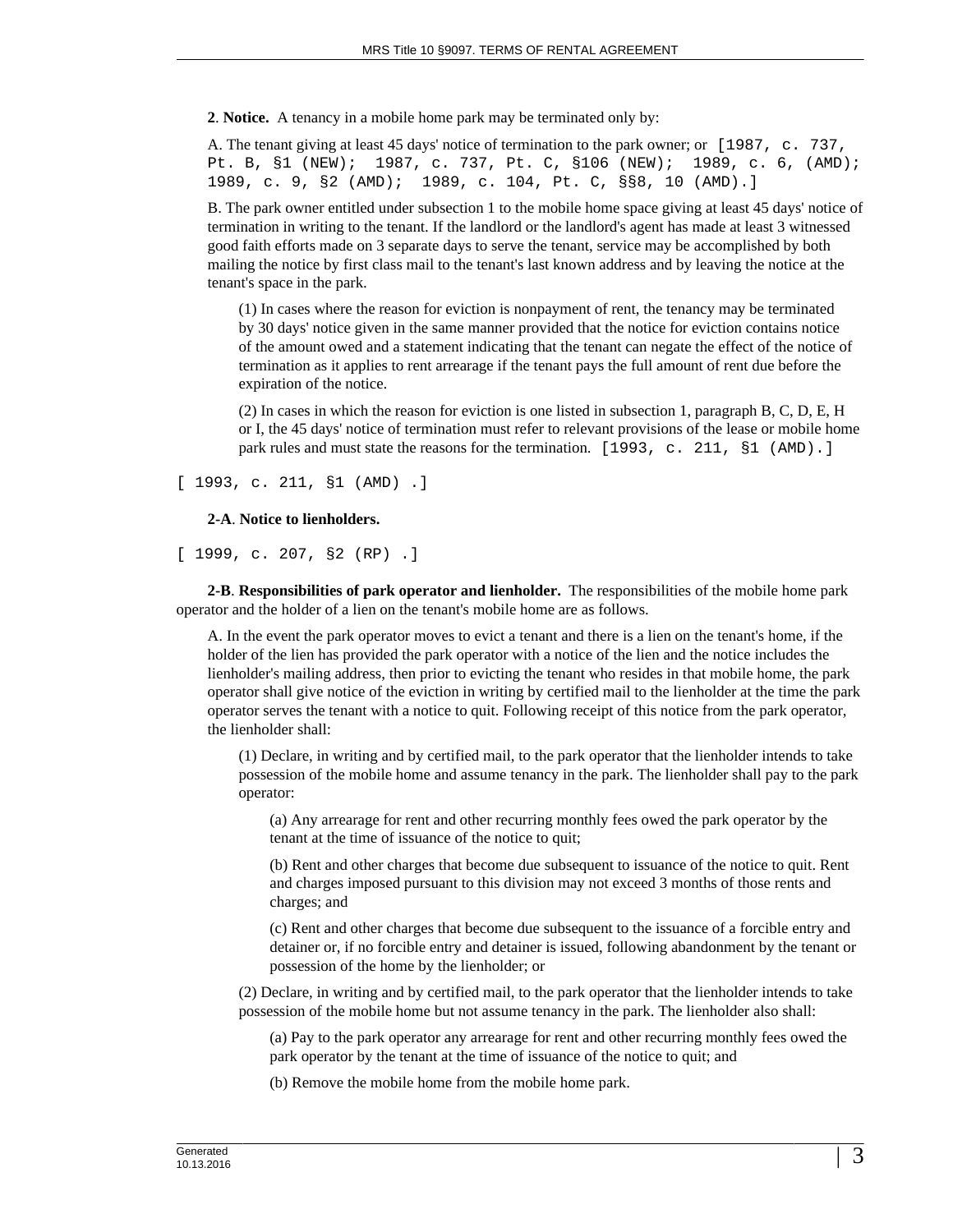The arrearage for which the lienholder is responsible may not exceed 3 months rent and recurring fees. [1999, c. 207, §3 (NEW).]

B. In the event that the holder of a lien on a mobile home in a mobile home park intends to repossess that home, the holder of the lien shall provide the park operator with a notice that it holds a lien, which notice must include the lienholder's mailing address and shall:

(1) Give notice in writing and by certified mail to the park operator of the lienholder's intent to repossess and that the lienholder intends to leave the mobile home in the park and assume tenancy in the park. The lienholder also shall pay to the park operator any arrearage for rent and other recurring monthly fees owed the park operator by the tenant at the time it takes possession of the mobile home and all rent and other charges that become due subsequent to the time it takes possession of the mobile home; or

(2) Give notice in writing and by certified mail to the park operator of the lienholder's intent to repossess and that it does not intend to leave the mobile home nor assume tenancy in the park. The lienholder also shall pay to the park operator any arrearage for rent and other recurring monthly fees owed the park operator by the tenant at the time it takes possession of the mobile home and all rent and other charges that become due subsequent to the time it takes possession of the mobile home until the lienholder physically removes the mobile home from the park.

The arrearage for which the lienholder is responsible may not exceed 3 months rent and other recurring fees. [1999, c. 207, §3 (NEW).]

Notwithstanding this subsection, the lienholder and the park operator may agree to an alternative arrangement if they so choose.

[ 1999, c. 207, §3 (NEW) .]

**3**. **Fees.** The owner of a mobile home park or the owner's agents may not charge any fees to tenants other than charges for rent, utilities, reasonable incidental service charges, entrance fees or security deposits, unless otherwise provided for in the original lease or agreement. The owner of a mobile home park or the owner's agents may not charge any entrance fee, regardless of what that fee is called, to a tenant who is moving into a mobile home currently in the mobile home park that is greater than 2 times the amount of the monthly rent.

[ 2005, c. 156, §1 (AMD) .]

**4**. **Rules.** A mobile home park owner may adopt reasonable rules governing the conduct of tenants, if the rules are reasonably related to preserving the order and peace of other tenants and the mobile home park. A park rule may not be unreasonable, unfair or unconscionable. Any rule or change in rent that does not apply uniformly to all park tenants creates a rebuttable presumption that the rule or change in rent is unfair unless the rule or change in rent is made by majority vote of all the members in a resident-owned cooperative. Any park rule that does not comply with this section is void. For purposes of this subsection, "resident-owned cooperative" means a corporation or other legal entity that owns the mobile home park, the ownership interest in which is held only by residents of the mobile home park.

[ 1991, c. 738, (AMD) .]

**5**. **Tenant to be given copy of rules and applicable laws.** Before any rental agreement is entered into, the owner must provide each tenant who resides in the park and all prospective tenants with:

A. A written copy of the rules of the mobile home park; and [1987, c. 737, Pt. B, §1 (NEW); 1987, c. 737, Pt. C, §106 (NEW); 1989, c. 6, (AMD); 1989, c. 9, §2 (AMD); 1989, c. 104, Pt. C, §§8, 10 (AMD).]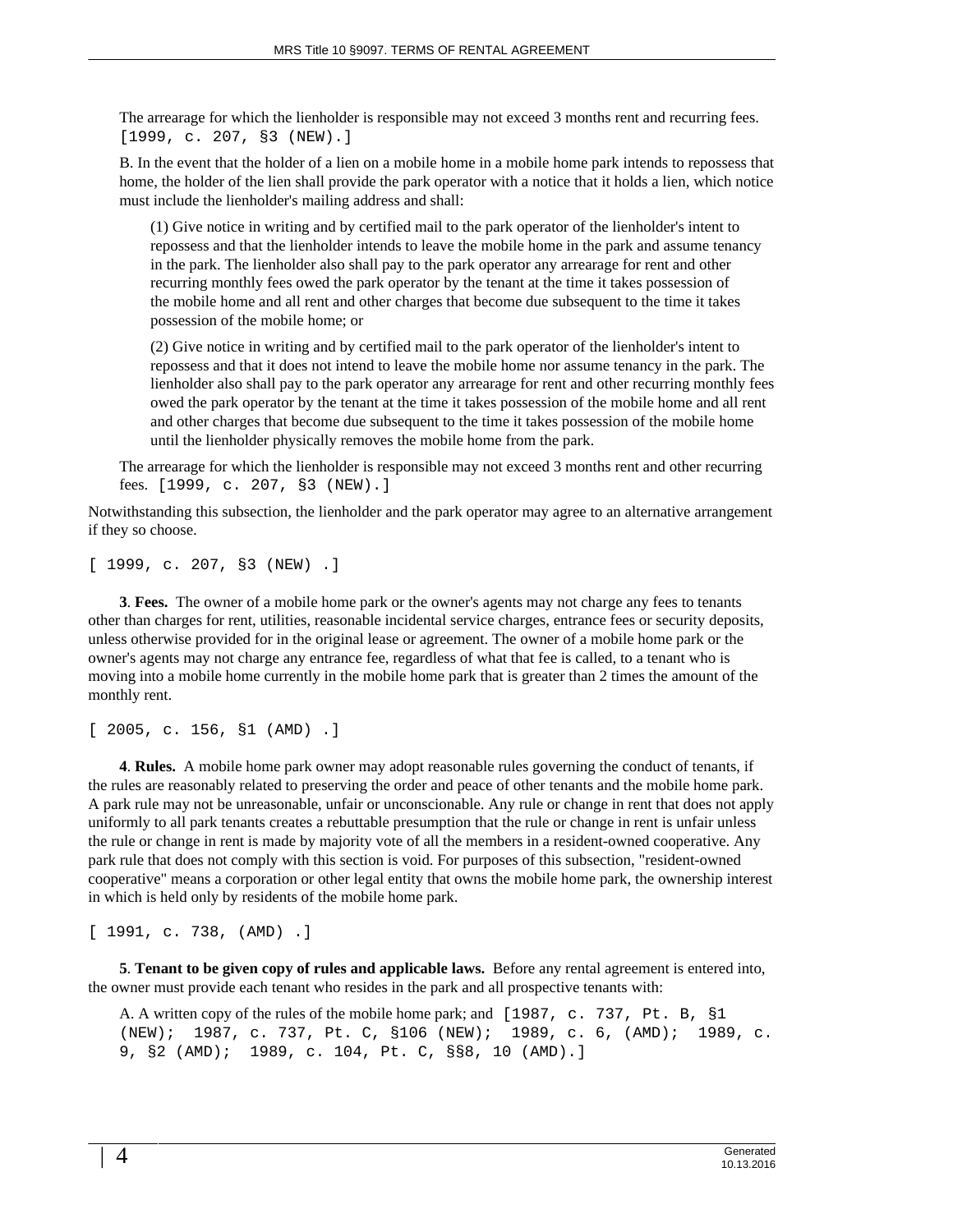B. A written copy of this chapter. [1989, c. 104, Pt. B, §5 (AMD); 1989, c. 104, Pt. C, §§8, 10 (AMD).]

[ 1989, c. 104, Pt. B, §5 (AMD); 1989, c. 104, Pt. C, §§8, 10 (AMD) .]

**6**. **Enforcement.** In addition to any other remedy under this chapter, any mobile home park resident may sue to enforce any provision of this section and the court may award damages or grant injunctive or other appropriate relief.

[ 1989, c. 104, Pt. B, §6 (AMD); 1989, c. 104, Pt. C, §§8, 10 (AMD) .]

**7**. **Waiver prohibited.** No lease or rental agreement, oral or written, may contain any provision by which the tenant waives any rights under this chapter. Any such waiver is contrary to public policy and unenforceable.

[ 1989, c. 104, Pt. B, §7 (AMD); 1989, c. 104, Pt. C, §§8, 10 (AMD) .]

**8**. **Written or oral rental agreement.** Nothing in this section may be construed to permit a park owner or operator to vary the terms of a written or oral rental agreement without the express written consent of the tenant.

[ 1987, c. 737, Pt. B, §1 (NEW); 1987, c. 737, Pt. C, §106 (NEW); 1989, c. 6, (AMD); 1989, c. 9, §2 (AMD); 1989, c. 104, Pt. C, §§8, 10 (AMD) .]

**9**. **Rental agreements involving children.**

[ 1989, c. 104, Pt. B, §8 (RP); 1989, c. 104, Pt. C, §§8, 10 (AMD) .]

**10**. **Discrimination against tenants with children prohibited.** Discrimination against any tenant with children is prohibited in accordance with Title 5, chapter 337.

[ 2005, Pt. B, §7 (AMD) .]

**11**. **Breach of warranty of habitability as an affirmative defense.** In an action brought by a mobile home park owner to terminate a rental agreement on the ground that the tenant is in arrears in the payment of rent, the tenant may raise, as a defense, any alleged violation of the implied warranty and covenant of habitability provided that:

A. The tenant gave the mobile home park owner, or the owner's agent has received, actual notice of the alleged violation while the tenant was current in rental payments;  $\left[1989, c. 687, (NEW) . \right]$ 

B. The park owner or operator unreasonably failed under the circumstances to take prompt, effective steps to repair or remedy the condition; and [1989, c. 687, (NEW).]

C. The condition was not caused by the tenant or another person acting under the tenant's control. [1989, c. 687, (NEW).]

Upon finding that the leased premises is not fit for human habitation, the court shall permit the tenant either to terminate the rental agreement without prejudice or to reaffirm the rental agreement and the court shall assess against the tenant an amount equal to the reduced fair rental value of the property for the period during which rent is owed. The reduced amount of rent owed is to be paid on a pro rata basis, unless the parties agree otherwise, and payments are due at the same intervals as rent for the current rental period. The mobile home park owner may not charge the tenant for the full rental value of the property until the property is fit for human habitation.

[ 1989, c. 687, (NEW) .]